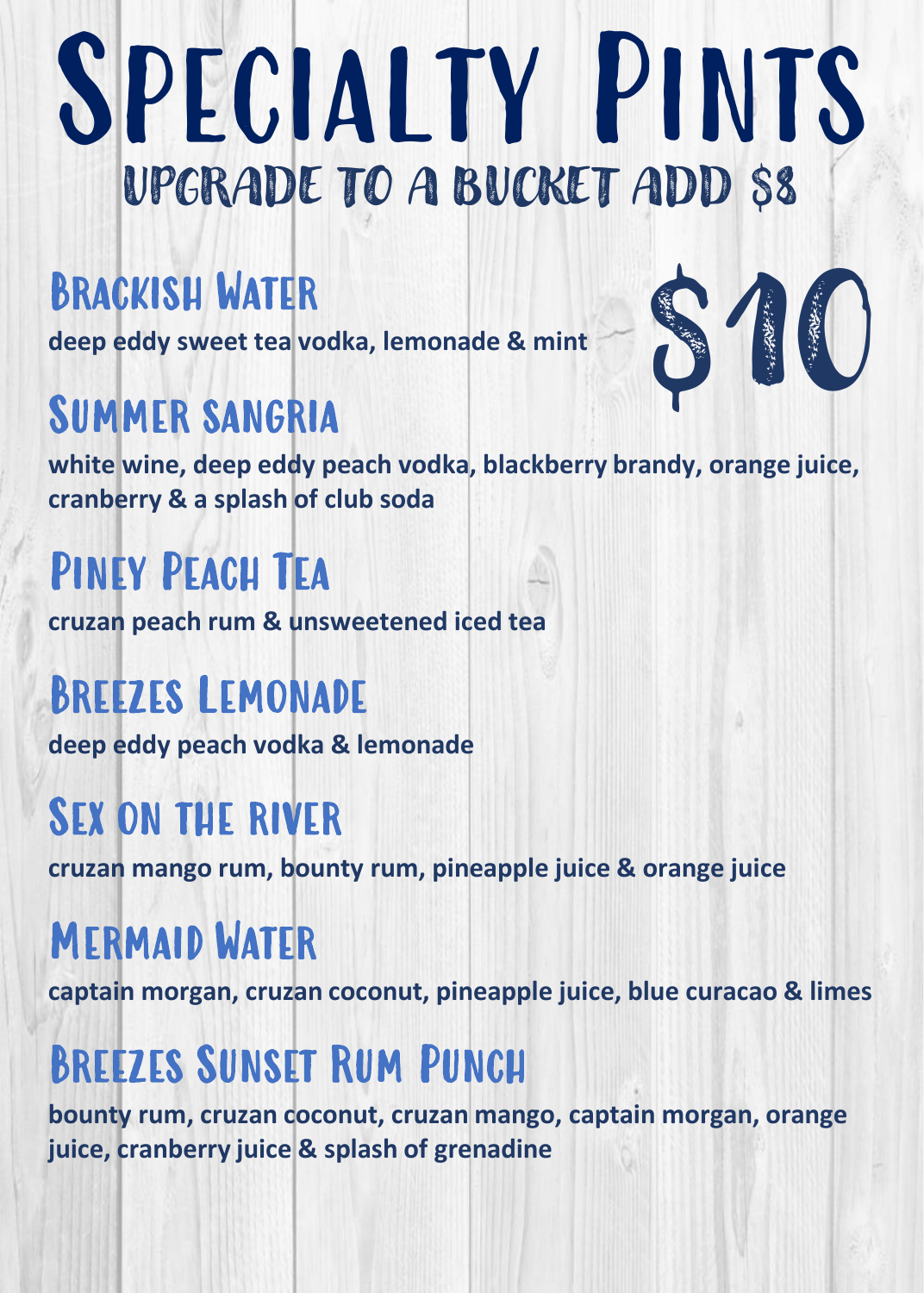## SPECIALTY DRINKS

\$10

#### Guava Mojito

**cruzan guava, muddled limes, simple syrup, club soda, mint & strawberry puree**

#### SHAKEN' PINA COLADA

**cruzan coconut, captain morgan, coconut cream & pineapple juice**

#### Skinny Cocojito

**rum haven coconut water rum, muddles limes, mint, coconut water & a splash of club soda**

#### Strawberry Margarita

**bribon blanco tequila, triple sec, lemonade & strawberry puree**

#### ORANGE CRUSH

**deep eddy vodka, triple sec, fresh squeezed orange juice & club soda**

#### Grapefruit crush

**deep eddy vodka, triple sec, fresh squeezed grapefruit juice & club soda**